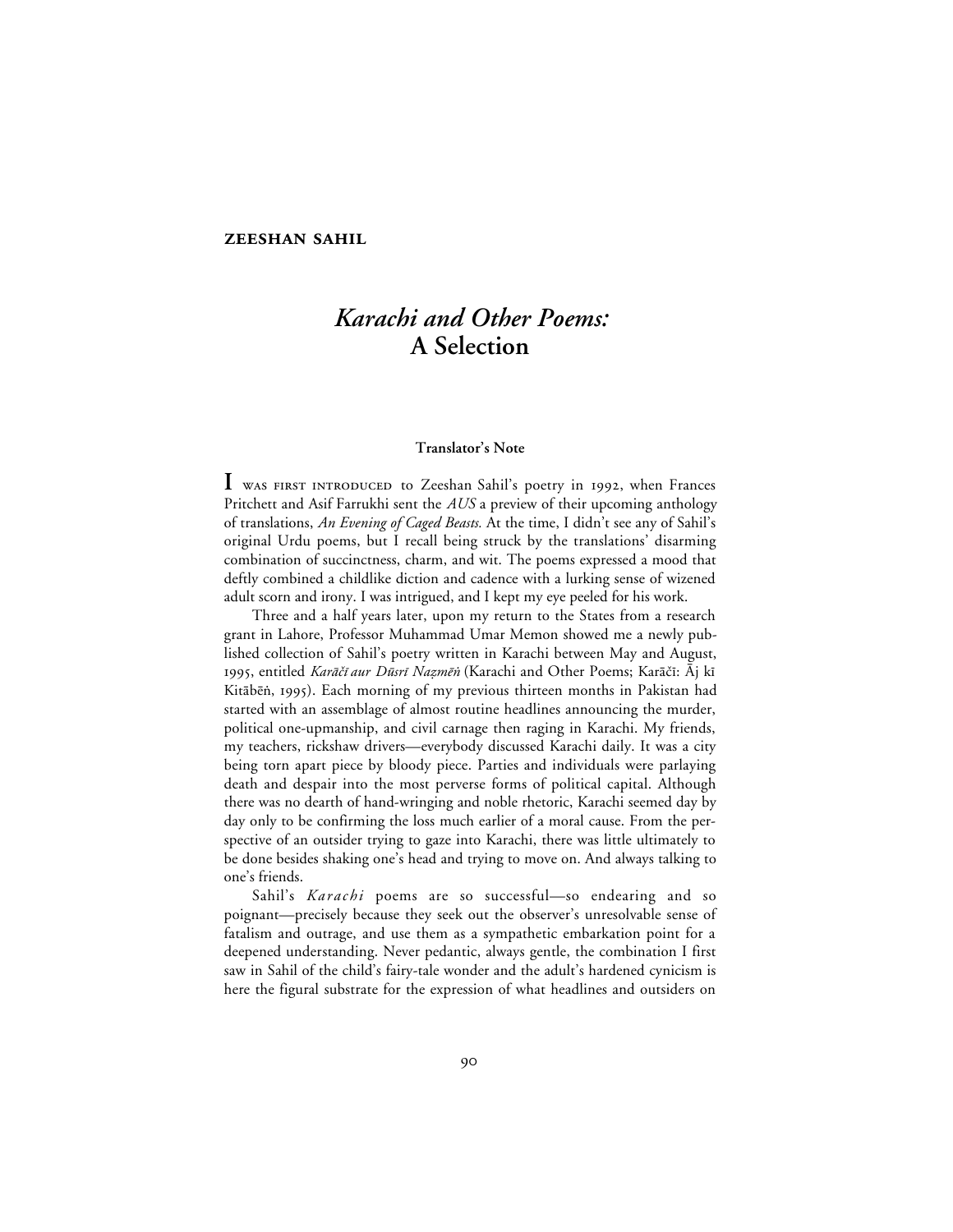their own must always miss: the complex interplay of simple hope and resigned despair, born of the horrifying conditions of Karachi's civil existence.

I'd like to thank Zeeshan Sahil for providing me with a list of his favorite twenty or so poems from the *Karachi* book, and Prof. Memon, for going over my translations in detail and making numerous helpful suggestions, as well as for his eagerness to discuss translation and poetry in general. If, as Zeeshan Sahib states in his Foreword, poems do not belong to the poet alone, then even less so do these translations belong to me. My sincere thanks to both these gentlemen.

 $G.A.C.$ 

#### **Foreword**

LIKE LOVE, poetry too is a personal endeavor. When a poem begins to make room for itself in the poet's heart, it's as if that endeavor commences. And when the poem transfers itself, letter by letter, word by word, onto paper, other people too become a part of the process—they become participants in the poetry. But despite their participation, the poet still considers the poetry his alone.

The poet's selfishness cannot remain steadfast, neither in love nor poetry. Sometimes he is compelled to entrust his personal possession to others. He is compelled to pull together everything in his poetry and in his love, compelled to include everyone.

These poems, written for Karachi, are such common property—a world not just mine alone, but everyone's. The poems do not belong just to me; they belong also to those who live with me in my home; to my friends, without whom not a single word would have been completed; to the children, whose small words sustain both Karachi and the entire world outside Karachi; and to all the scared and brave people of Karachi, whose determination to live on there is the greatest reason these poems were written.

These are not poems for people of any one color, or of any one nation, or of any one language: these are everyone's poems. Perhaps they are not even for Karachi, but rather are for all those cities that have at some point either faced conditions like those in Karachi, or are now facing them, or, God forbid, may yet face them.

All the poems were written between the last week of May and the first week of August, 1995, while living in Karachi. This brief period will perhaps not stand out as any special time in world history, but for those who live in Karachi there is now nothing of any greater significance than this, that even more than within world history, they must live within their own city, and that despite all manner of adverse conditions, they must keep both their city and themselves alive. These poems are just such an effort—a dream whose other name is Karachi.

Along with my poems, this book also presents the drawings of artist and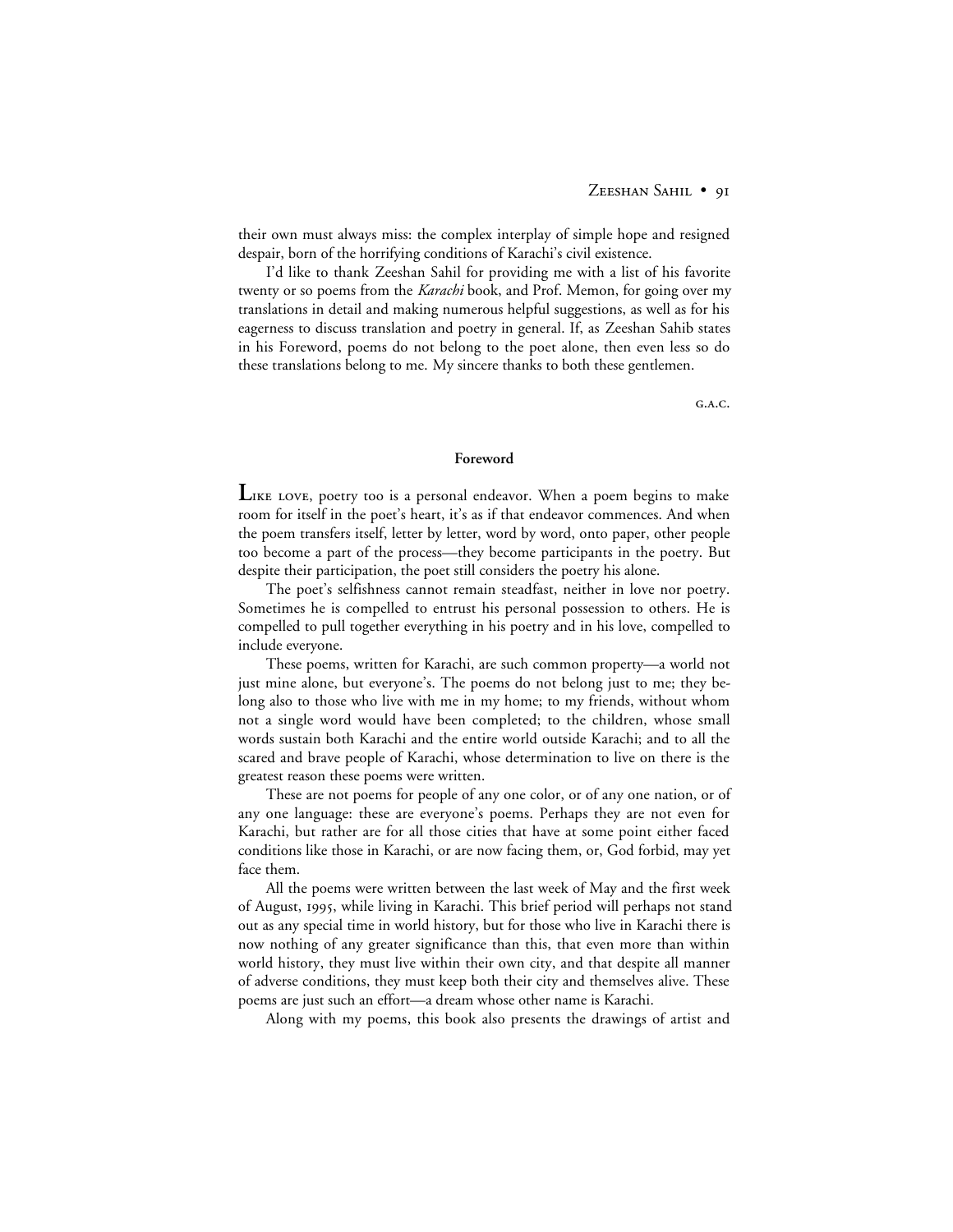journalist Nafisa Shah, drawings which constitute another creative expression of Karachi's afflictions, and which maintain their own individual significance even apart from the poems. I am grateful to her for permission to include them. This book, then, is the joint effort of two concerned people who belong to Karachi.

> -ZEESHAN SAHIL Karachi August,

**ROME** 

I want to know— When Rome was burning and Nero was playing his flute, who were the people there for it all? Who had his ear turned to the flute? And whose eyes glimmered in the light of the fire?

I want to know— Who were the people praising Nero's flutistry? And who were fanning the embers?

How many comfortable homes were offered up to that fire? How many magnificent buildings turned to heaps of ash? How many people's bones scattered like dust? How many beautiful bodies melted like candles of wax? How many epic dramas, how many tragic melodies, how many songs of disappointment and love, how many impressions of hope and heart-suspending allure passed into nothingness? Dismayed by the fire's ferocity, how many dreams vanished from the page of being?

I want to see the record of that decimation of Rome. Or perhaps somewhere to find just a list of the people, the structures, the things [...]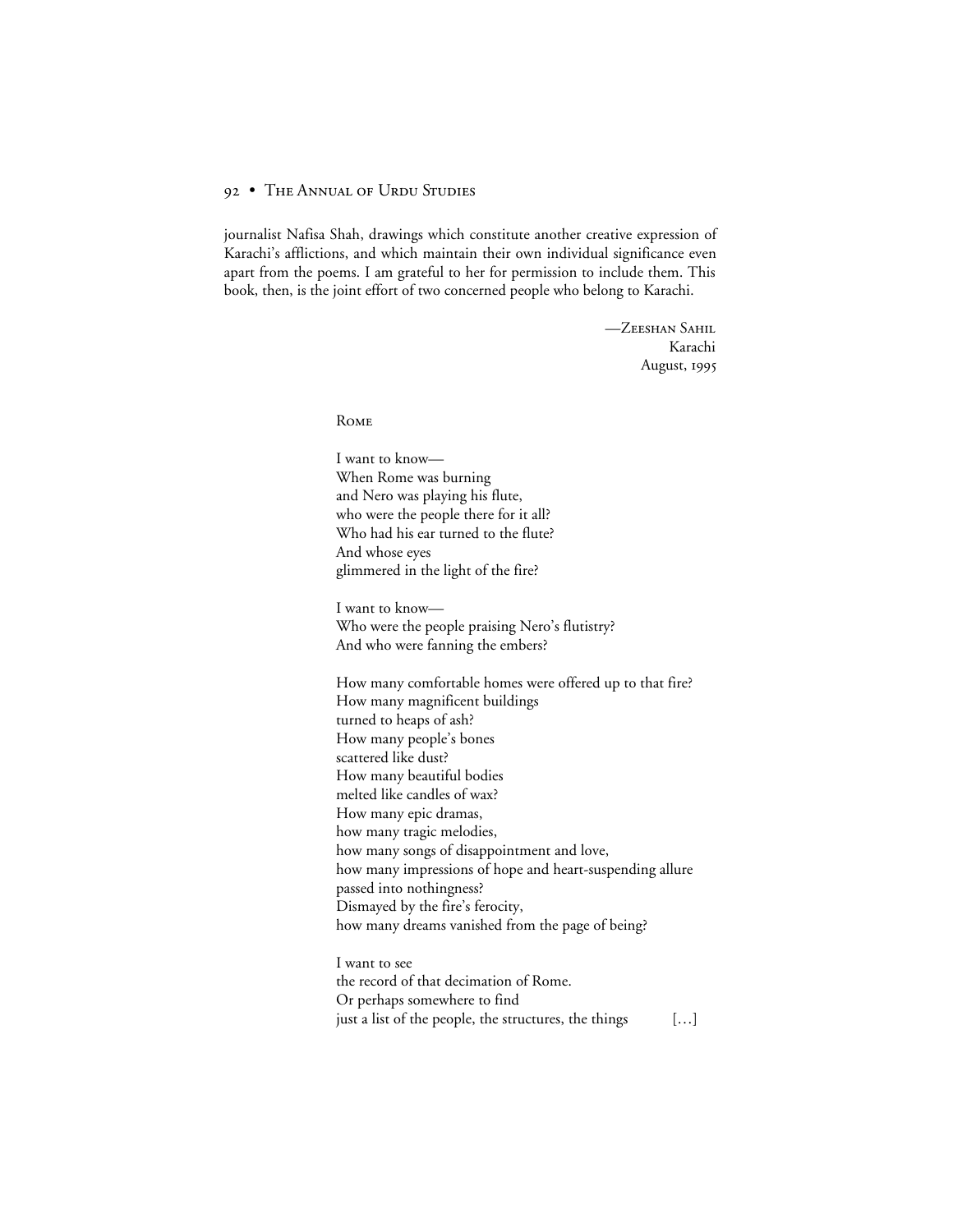destroyed in that fire for all time. Or even just to know— When the conflagration broke out, who were the people there with Nero, and who were there with Rome?

#### **POEM**

What a mistake. Today I had some pressing decisions to make about the sky. Again I had to settle the gait of the stars and the route the clouds take when they commute. How far the river should be from the city. And how far the sea can be from my home. Starting afresh I had to plumb the depth of your eyes and guess as well at the emptiness of my heart. The anxiety of those who live in the city. To discover the reason the fire flies into its rage every day.

A big mistake. I didn't go to the bridge on the river. I went instead to stand at the bus stop. Amid the crazy rush of people, the din of their horns, nothing made sense.

A window—not in the waiting room at the train station, but in a small dark cell tight iron mesh, outward jutting. I began to look outside. Stale bread lying in the lane, empty fruit juice boxes; aside from the refuse I didn't see a thing.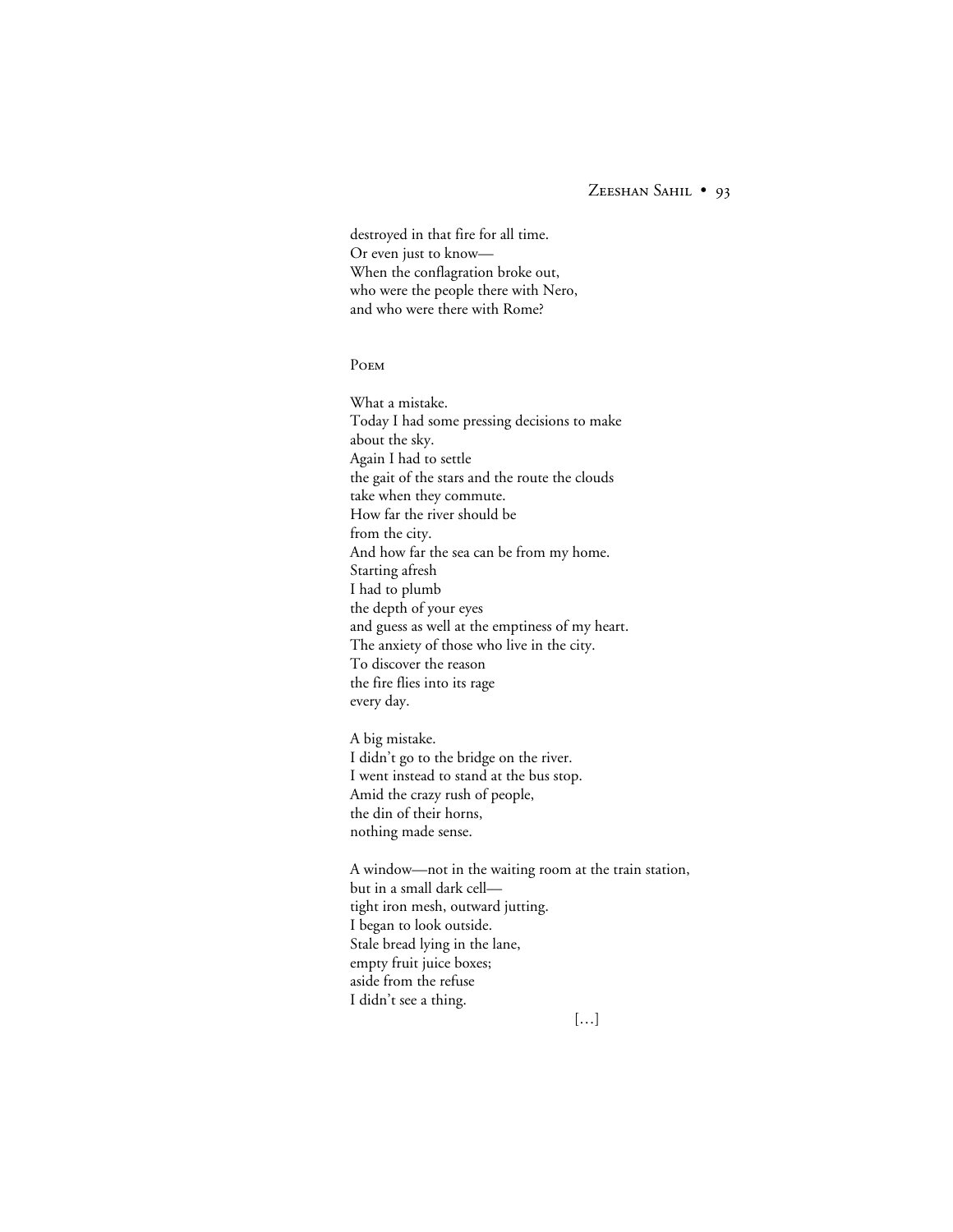To crown it all: Instead of stuffing cotton in my ears, instead of enjoying my tea at my desk and getting something written, I sat down in front of the door leading out. Two gunshots. And my heart began wildly fluttering like small birds. Forgetting everything else I began to ponder the city that, without you, without cease, terrifies me.

#### RISKY INVESTMENT

If the traffic keeps moving from morning till night, if after work people want to leave their homes for the beach and the beach for the moon, if they get there after midnight, then for that entire day you too can do whatever you like. Walking about, hands in pockets, you can buy everything. If it happens not to be the end of the month, if nothing else has claimed your cash, you can buy a wood-frame mirror you really don't need or a plastic-coated jumbo Mona Lisa print or a green mermaid made of marble.

But if the very next morning, on the road that takes you to work, numbers of people, sinful and innocent, without distinction, are to die, if the newspaper delivery truck, along with newspapers and driver, is to be torched, and the city [...]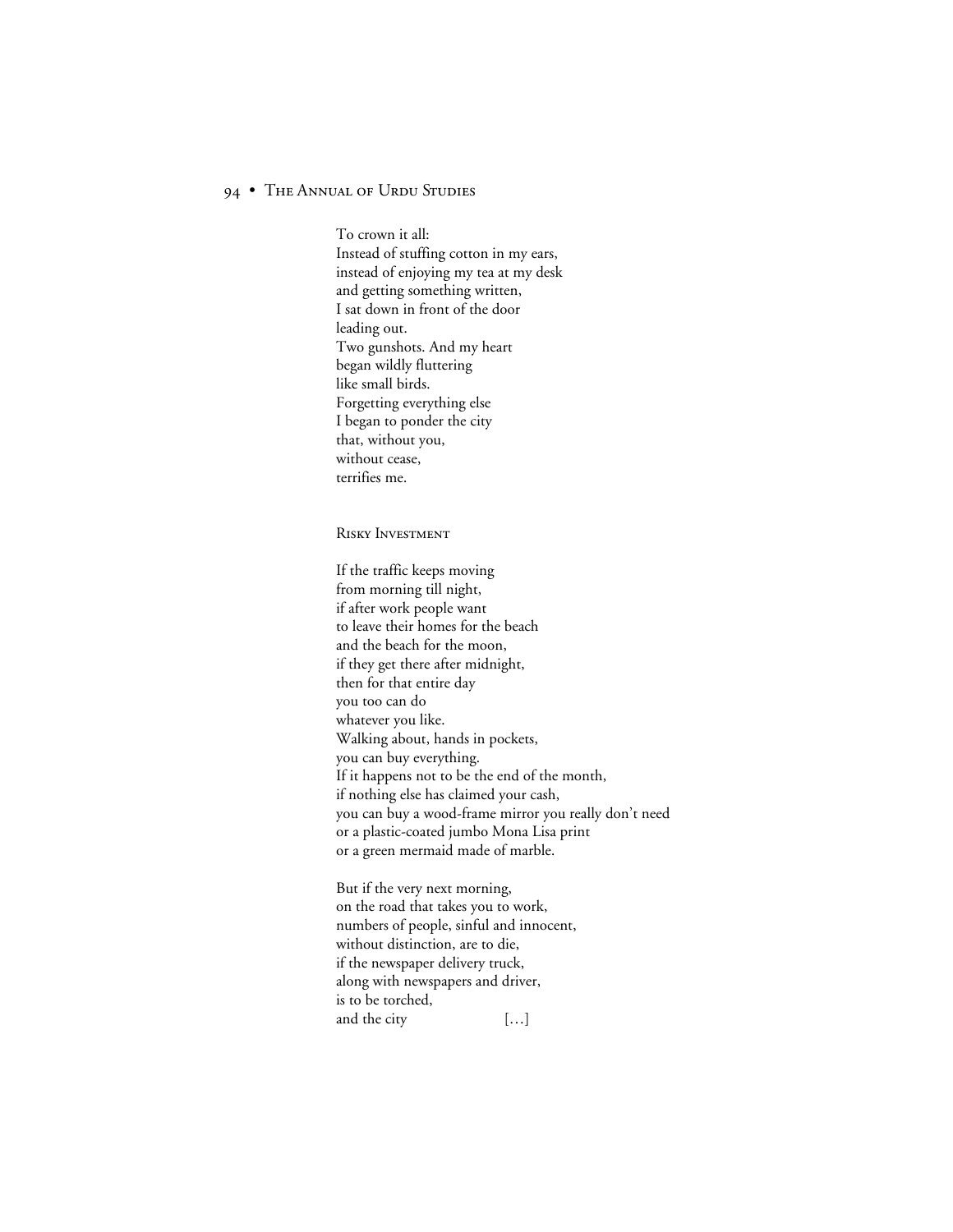for the next week or ten days, then instead of going anywhere, coming straight home, besides the tea leaves, eggs, potatoes, besides the sugar, onions, and rice, with the money in your pocket you will also buy two or three conical cardboard containers of milk. We have complete trust in you; we believe with all our heart that come what may you will not flee the city. Unlike the foreign investors you will not sell off all your shares in a single day. You will not cart off your investment to a branch of some foreign bank; you will not take it abroad. Maybe that evening, even seeing the peril walk alongside you, you'll still buy the one you love four chrysanthemums wrapped in cellophane, a paperback edition of Neruda's poems, an elegant calligraphed copy of Khayyam's *Ruba'iyat* from Iran, and smiling at your risky investment you'll return home perhaps to fall asleep in peace.

is to turn dark and deserted

**TWO STARS** 

One star dwells amid the clouds, the other against the sky. One is all aflash, the other more muted. From one star golden rays burst all night long. […]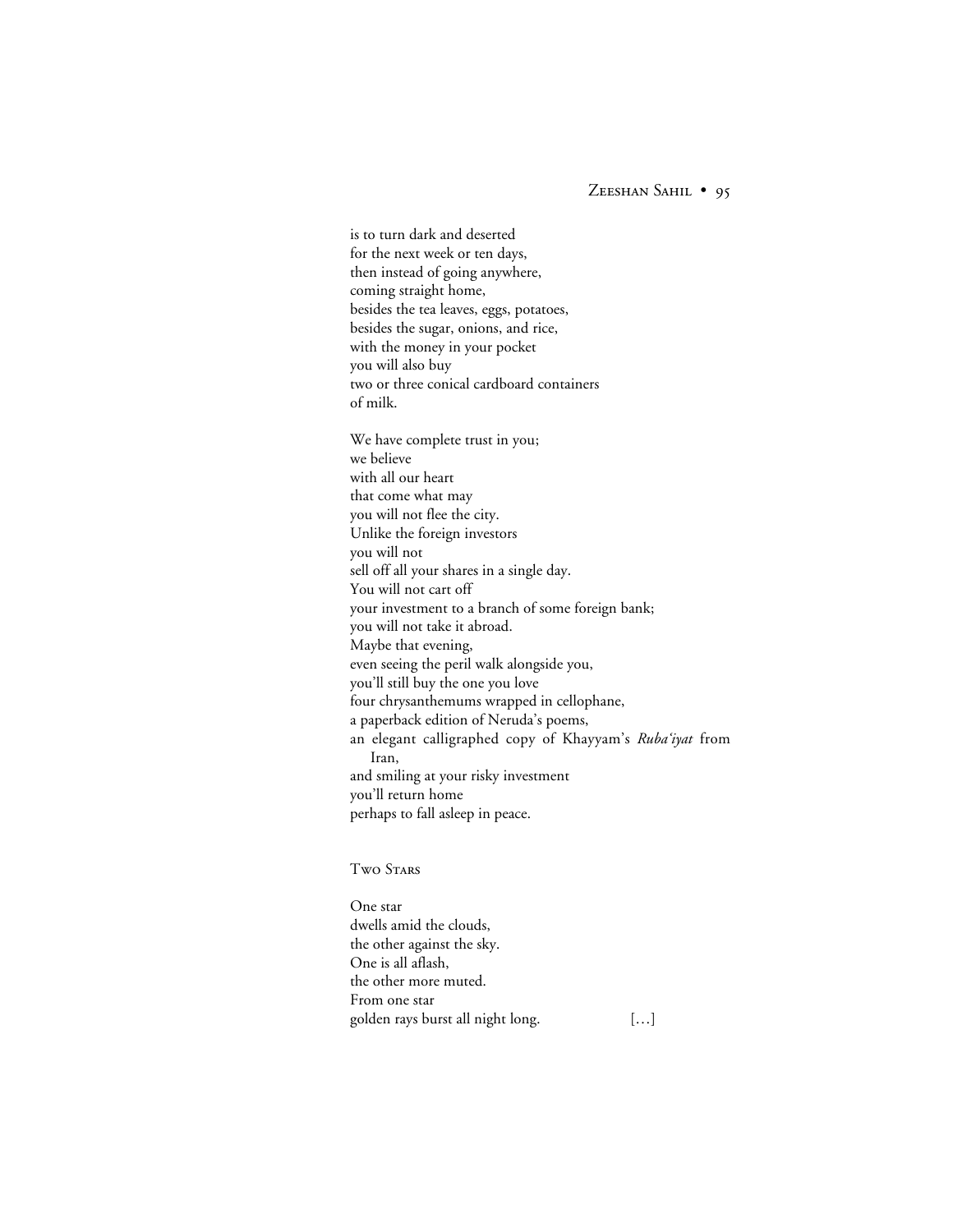The other isn't even seen past midnight.

The earth turns circles all about one star; the other eternally waits for a moon.

Rain pleases one; fog-shrouded morning the other.

Eruptions on the surface of the sun or some extraordinary alteration in space makes one of the two stars falter. It is caught and set right by the other. In a state of extreme danger both stars abandon their places and begin to fall downward.

If one of them falls into water and the other into dry desert, they both still make the attempt to find their way back to each other; they both continue to gleam until the very end.

#### **МАТСНВОХ**

Children who live both inside Karachi and out are always asked: Where was the Quaid-e Azam born? In Karachi, the children say. And where is his tomb? In Karachi, they say again. But one child does not so respond to this question so frequently asked and instead, he says: […]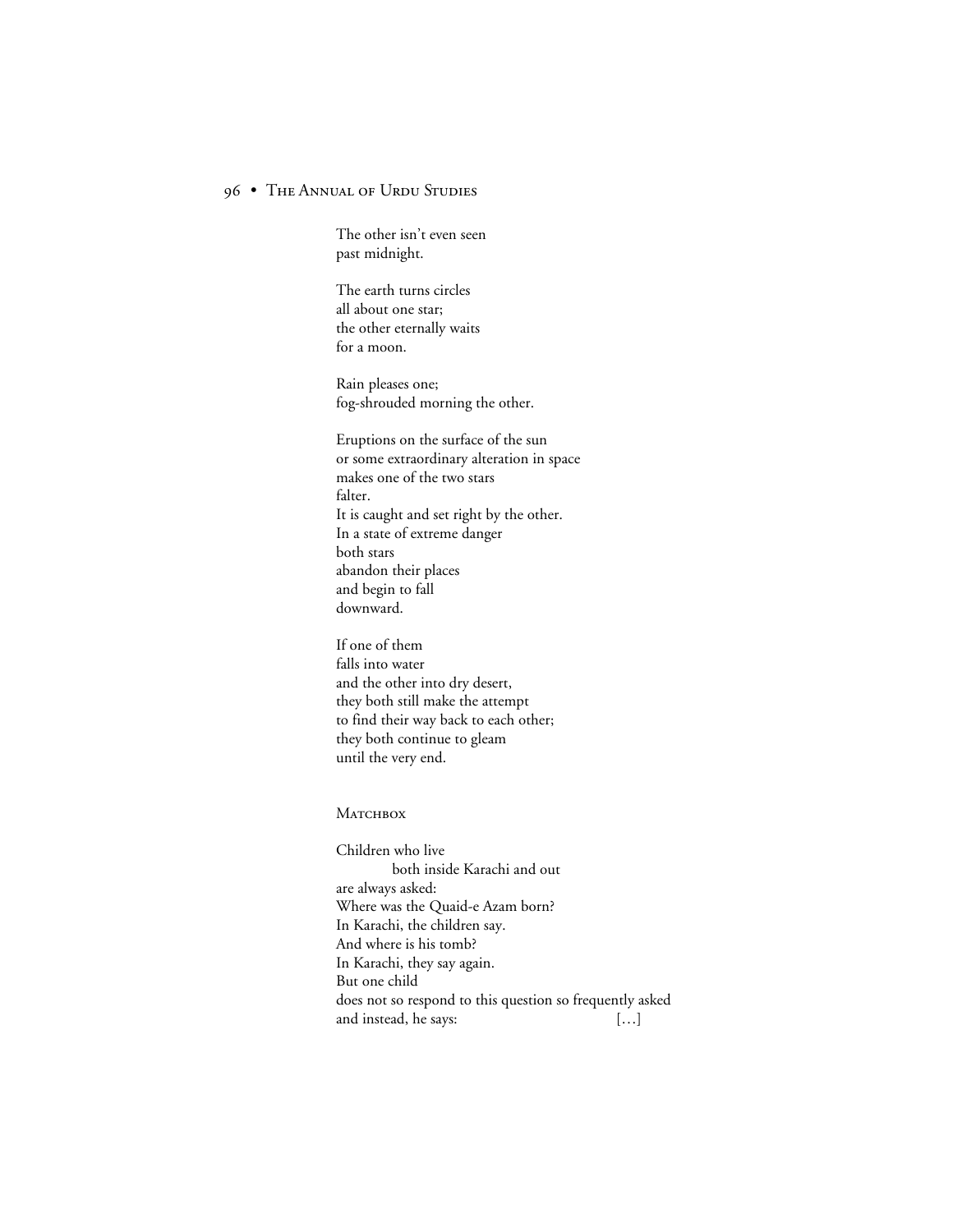The Quaid-e Azam's tomb is found in a matchbox. To prove his point he takes from his school bag some empty matchboxes and shows them to his teacher.

Merewether Tower, Frere Hall, Bunder Road, Empress Market, and after all the rest the Quaid-e Azam's tomb —the teacher sees for herself it's all there in the matchbox.

#### **OUR KING**

Our King —whoever he is in no way displeases us. We never get angry at anything he says. It is enough that he looks after us no matter our condition; enough that he shows some small care for the depression of our land; enough, too, that he always maintains some feel for the heights of our sky. When, upon our heads, the circumambient sky becomes so high that raising both hands we cannot touch it, he spreads out his black cloak and we forget everything in the darkness. When the earth gets so hot it burns our feet, he seats us upon his royal carpet; sitting there we become lost [...]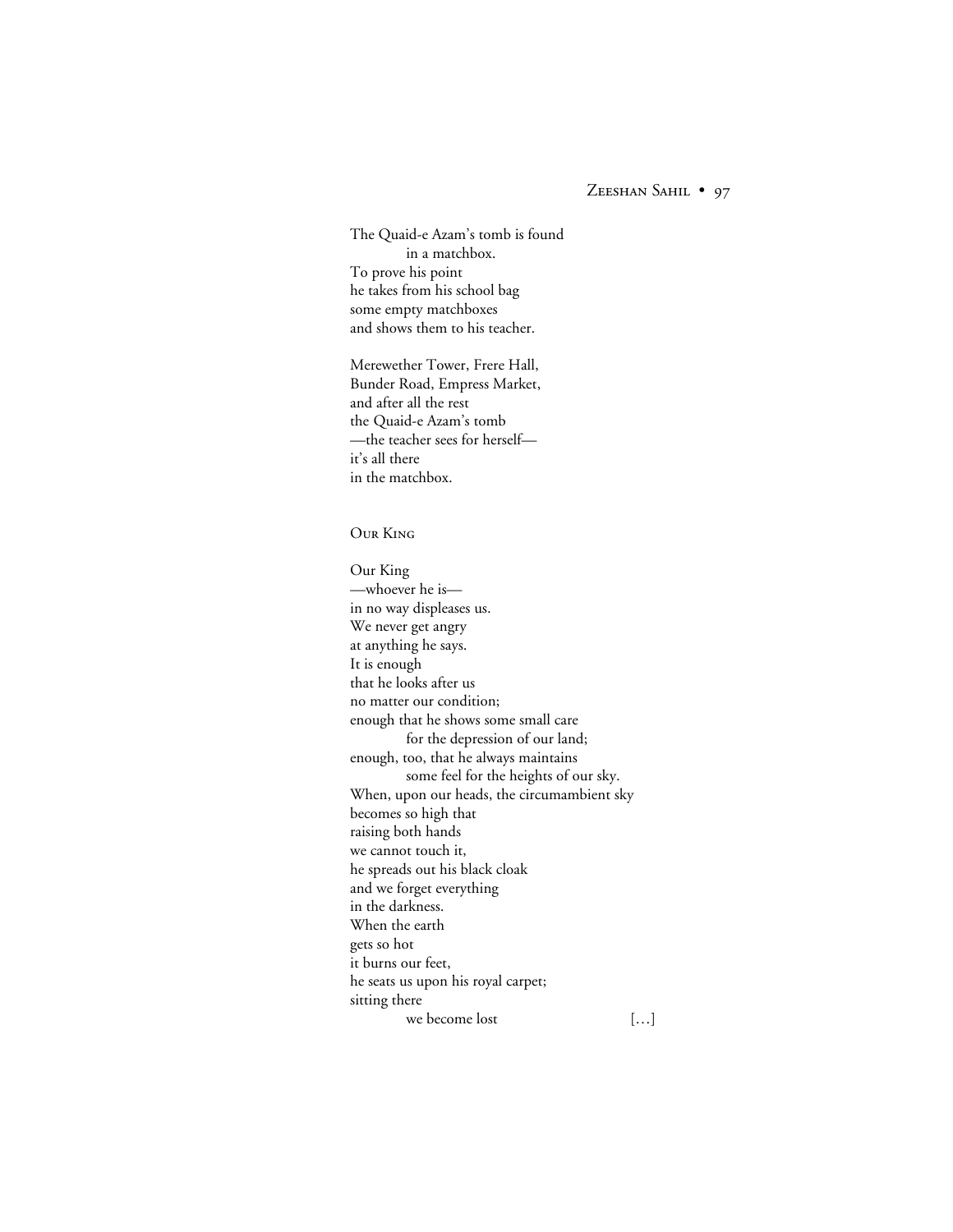in his palace. When walking through his palace we become thirsty, he gives us his diamond ring to suck. We arrive in a garden. When strolling through his garden we become hungry, he gives us, crumbled in milk, pieces of sweet bread intended for his elephant.

After our stomachs are nicely filled we leave the garden and find ourselves out on a street where a gun battle goes on. By the time we arrive home it is our good fortune not to have been shot. We get home and drink tea, we read the newspaper, we watch TV, we play with our children, and before going to bed we pay thanks to our King —whoever he is.

### A Q

Like the obedient or responsible citizens of any country we ought to know what a queen is like.

Like Snow White a queen is beautiful. If she should go to sleep having eaten the magic apple, even her friends the Seven Dwarves won't be able to wake her.

Only a handsome prince can rouse her from her slumbers and take her away with him. [...]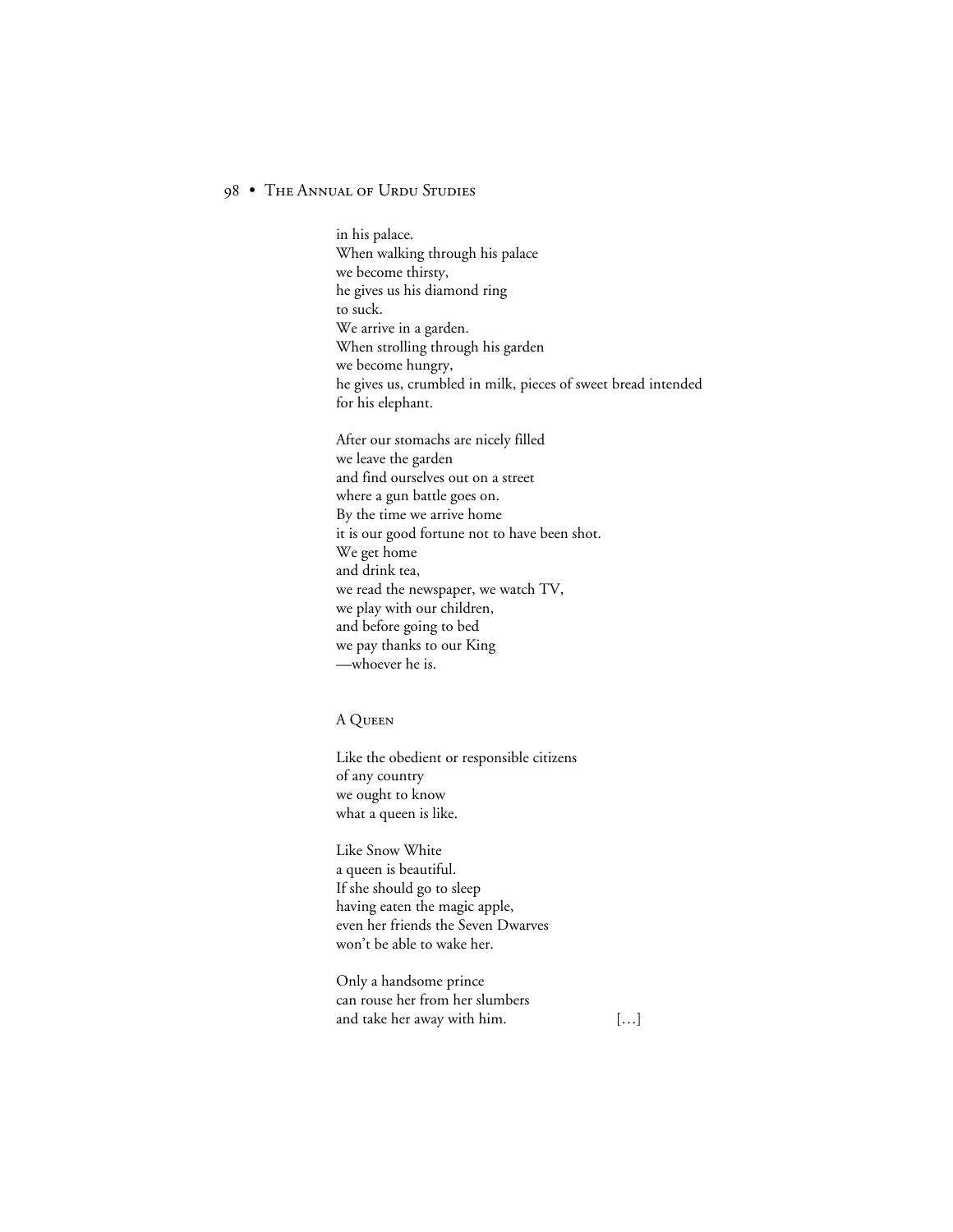So he takes her.

Like Cinderella a queen can become a poor girl as well. After her step-mother and -sisters have left for the wedding feast she can sit alone and weep, as well. Then by fairy's favor, becoming a princess till midnight, she too goes to the palace and with her prince dances on and on. But then she loses her beautiful slipper on the palace steps she must flee. Even after the magic wears off, with the aid of the slipper her prince searches until he finds her and takes her away to the palace. That is, he makes her the queen. A queen is just like this. Just like a fairy tale.

The queen's children do not applaud the burning cars and buses they see. The queen's servants are not terror struck by the explosions they hear. And even the queen herself in such circumstances does not, as we do, drink glucose dissolved in water; does not, as we do, take headache pills on an empty stomach.

On a wall in our drawing room in a plain drab frame she goes on smiling forever —at what, no one knows just like a queen.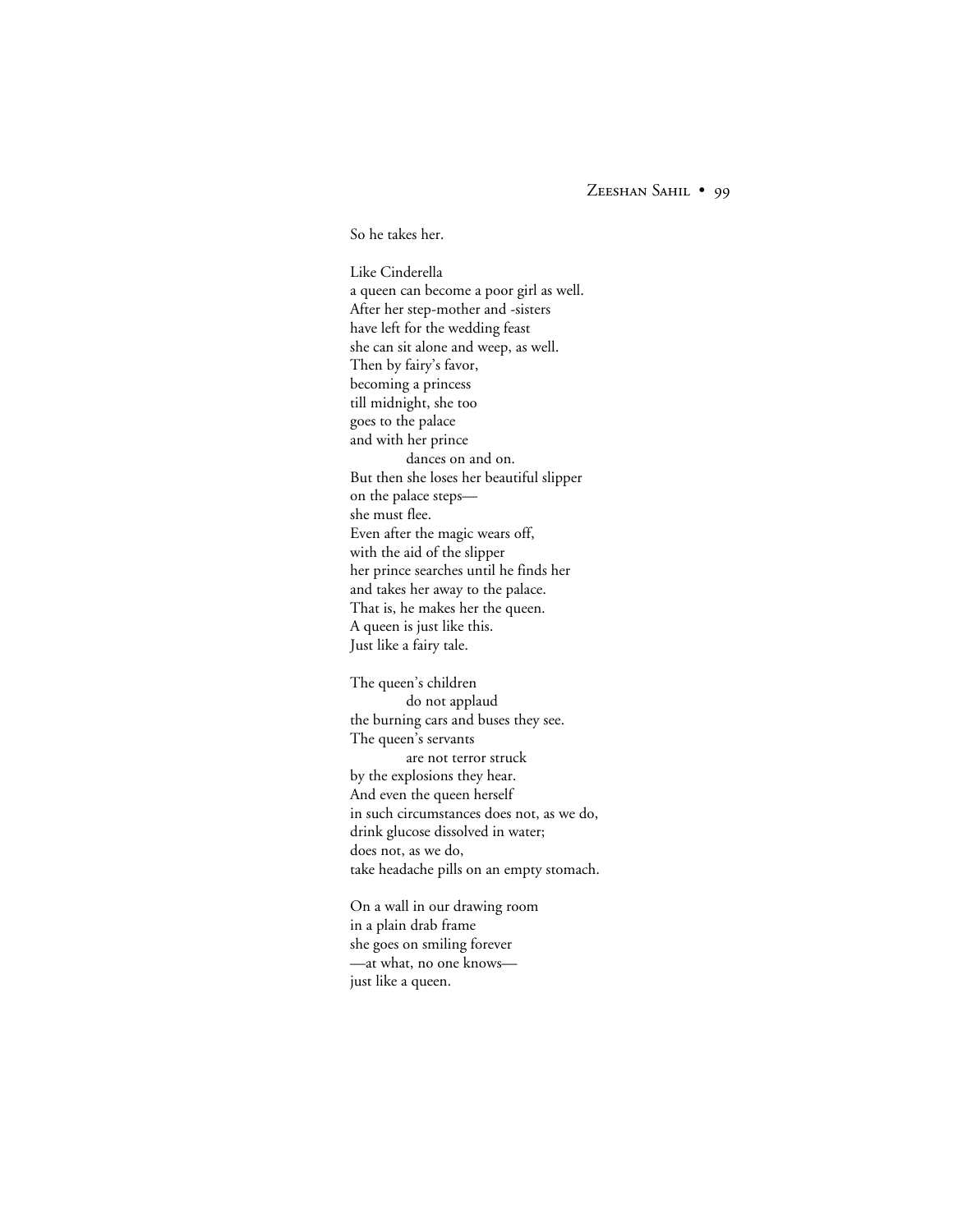ONE MAN

Every day upon emerging from his incomplete dreams, after getting his newspaper and cup of tea, one man thinks over the day about to begin.

How many people were killed in the city by yesterday evening? He doesn't know them. Two doctors, a hockey player, a political worker, a milkman, and who knows who else.

One man doesn't go into a lot of details. In order to distract himself from the way of things in the city he turns on the TV. The screen shows the Israeli police dragging Palestinian women down a street. With the aid of armored vehicles some people in Sarajevo cross the street.

I am much more fortunate than they, one man thinks and again turns to the TV. Michael Jackson's new album has been released. Pleased with this, one man turns off the TV and begins to sing old songs.

He forgets where he was supposed to go today. To work, to meet his friends, to meet his lover one man thinks […]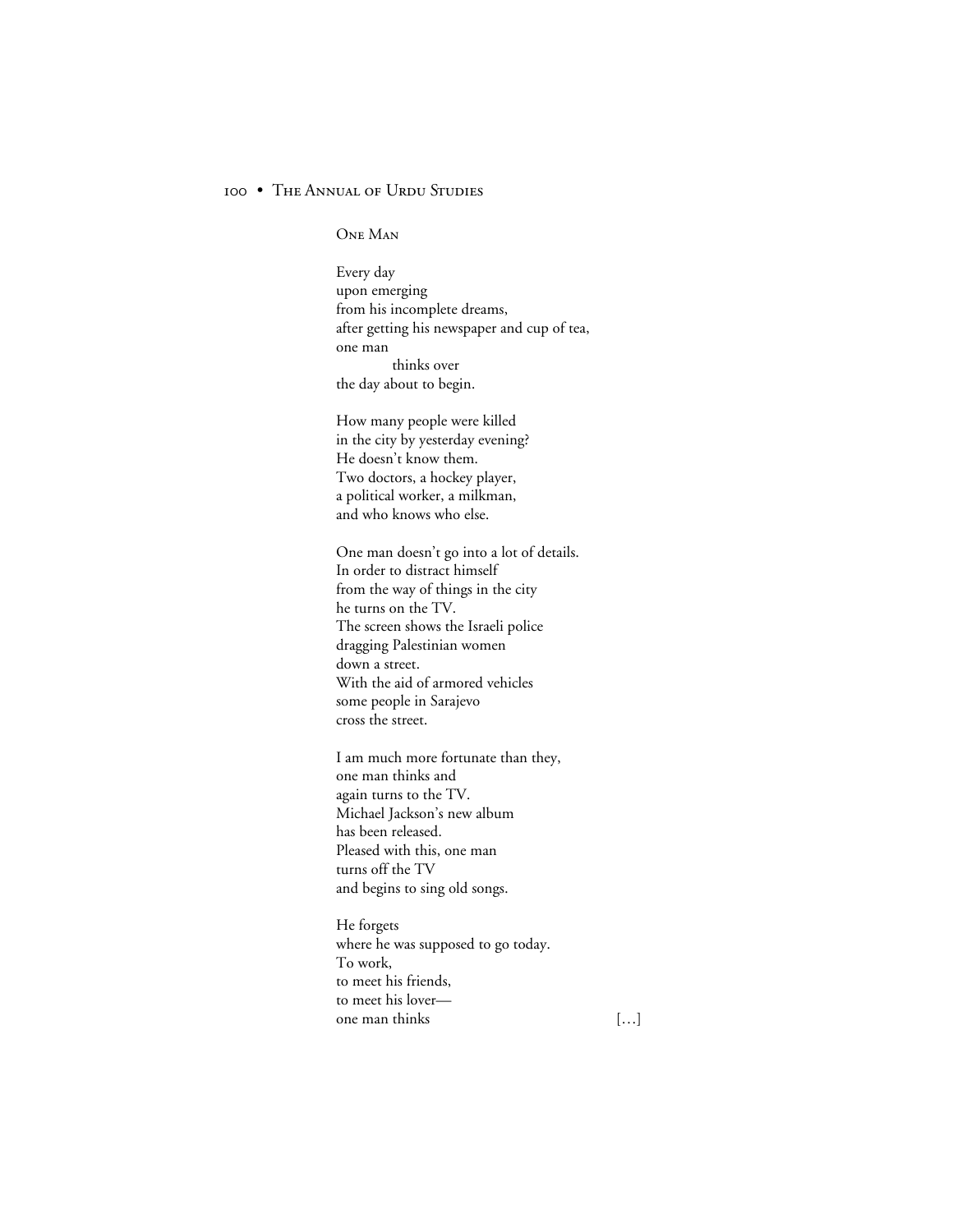# ZEESHAN SAHIL . IOI

about promises always made, and fears the thought of their not being kept.

He looks outside; the way into town lies deserted. Undiluted silence on the bridge. Suddenly, from somewhere begins the sound of gunfire. One man has returned to his world; again he assembles his incomplete dreams.

THE GIRL IN THE RED HAIRBAND

In a city like this where every morning commences with a new procession of frightened faces, the girl in the red hairband indifferently filling the tea kettle looks so sweet you can't even imagine.

Every day in a neighborhood rife with strikes, blind shootings, and despondent people, she goes on adding salt to the rice, lost in her own world. Shaking her wet hands outside the kitchen window, she goes on dispensing delight like drops of water among her neighbors.

The birds stop in at her flat singing as always. Despite the city's unrest abundant deep gray and white clouds [...]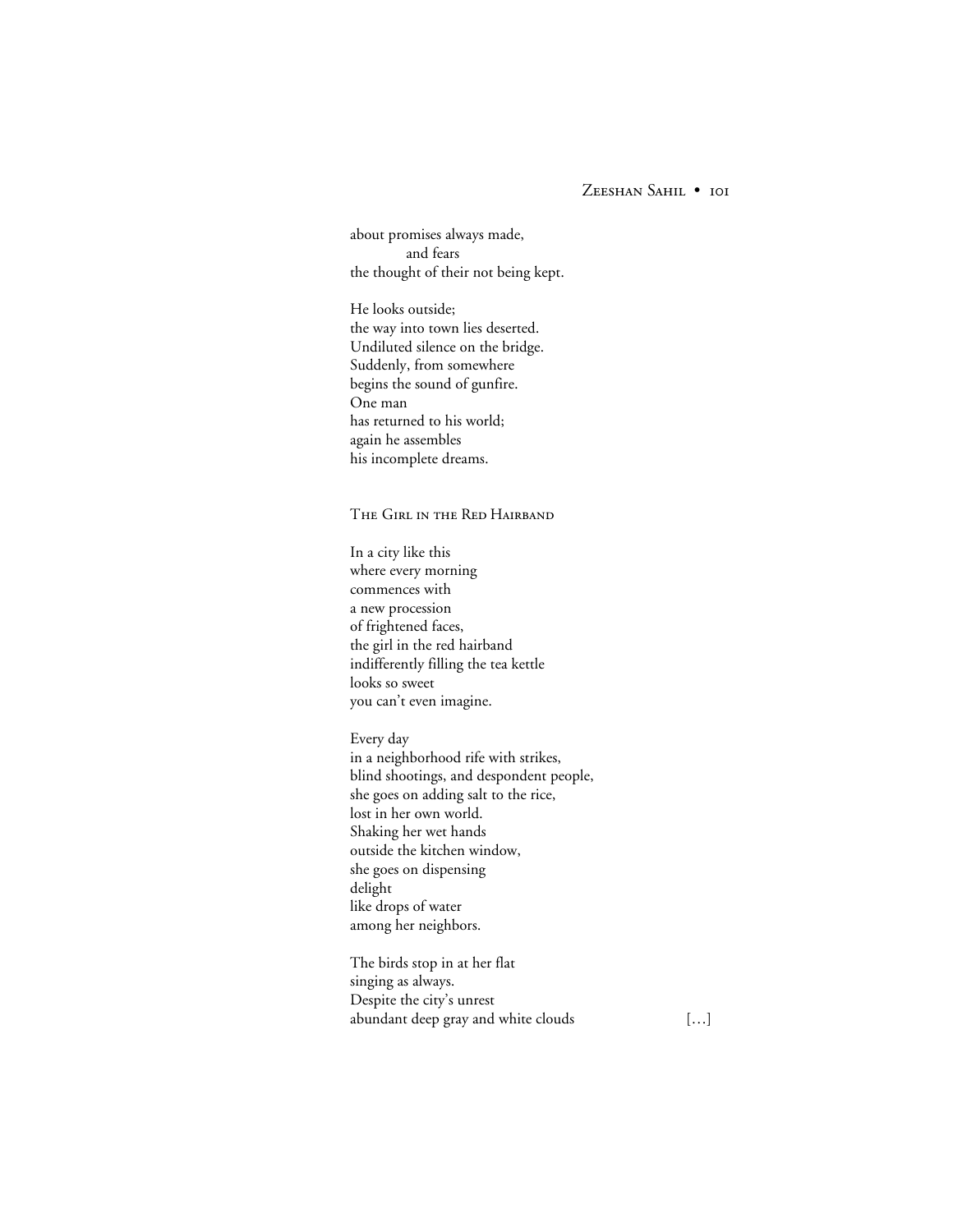watch her put sugar in teacups and move on, content.

And then the stars one by one begin to take her in view. Finishing all her work the girl in the red hairband looks down. Watching me write she whistles and hides when I jump. I look at her again, she laughs, and thinking nothing at all about the city she closes her window until the next morning.

#### **CITY**

You are a moon. Circling endlessly about the earth you've grown weary. Shining incessantly among the stars you've had enough. Forever begging light from the sun you've begun to feel ashamed.

Clear from so far away your milk-white borders are turning the color of dirt. Again now you ought to dip into the sea and bathe.

But whenever this is your intent, the sea begins to pull far away from you; night comes upon completion, morning begins.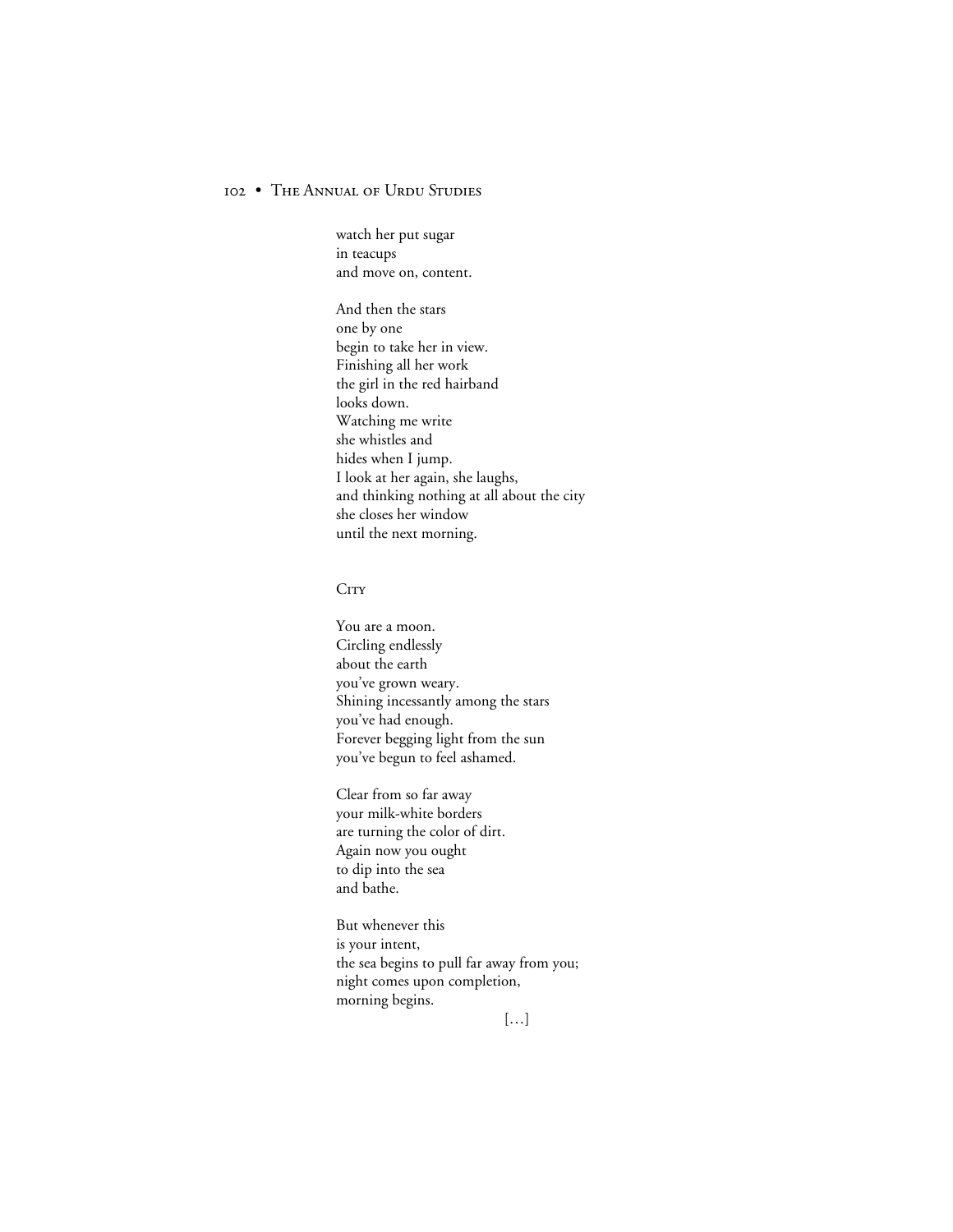But in some city somewhere, beyond the deep seven seas, you are always to be seen. Gazing at the small old woman who sits on your rugged surface spinning thread upon her wheel, people continue to laugh. Don't be upset. They're not laughing at you.

When by reason of deep black clouds or otherwise, you are not seen for many days, your friends take their broken boat and set out in search of you.

They worry about your cheerless laugh, about your glittering tears as well. As your tears fall they raise their palms skyward attempting to stop them from falling into the sea or soaking into the soil. Even still, half a drop makes it through into the sand down to the bottom.

We discover this some time later when on our days off like children at the seashore with the wet sand we build bus stops, supermarkets, buildings tall and low, all manner of houses, large and small, with windows and doors.

Suddenly, to adorn them all, amid the sand we begin to find multihued seashells […]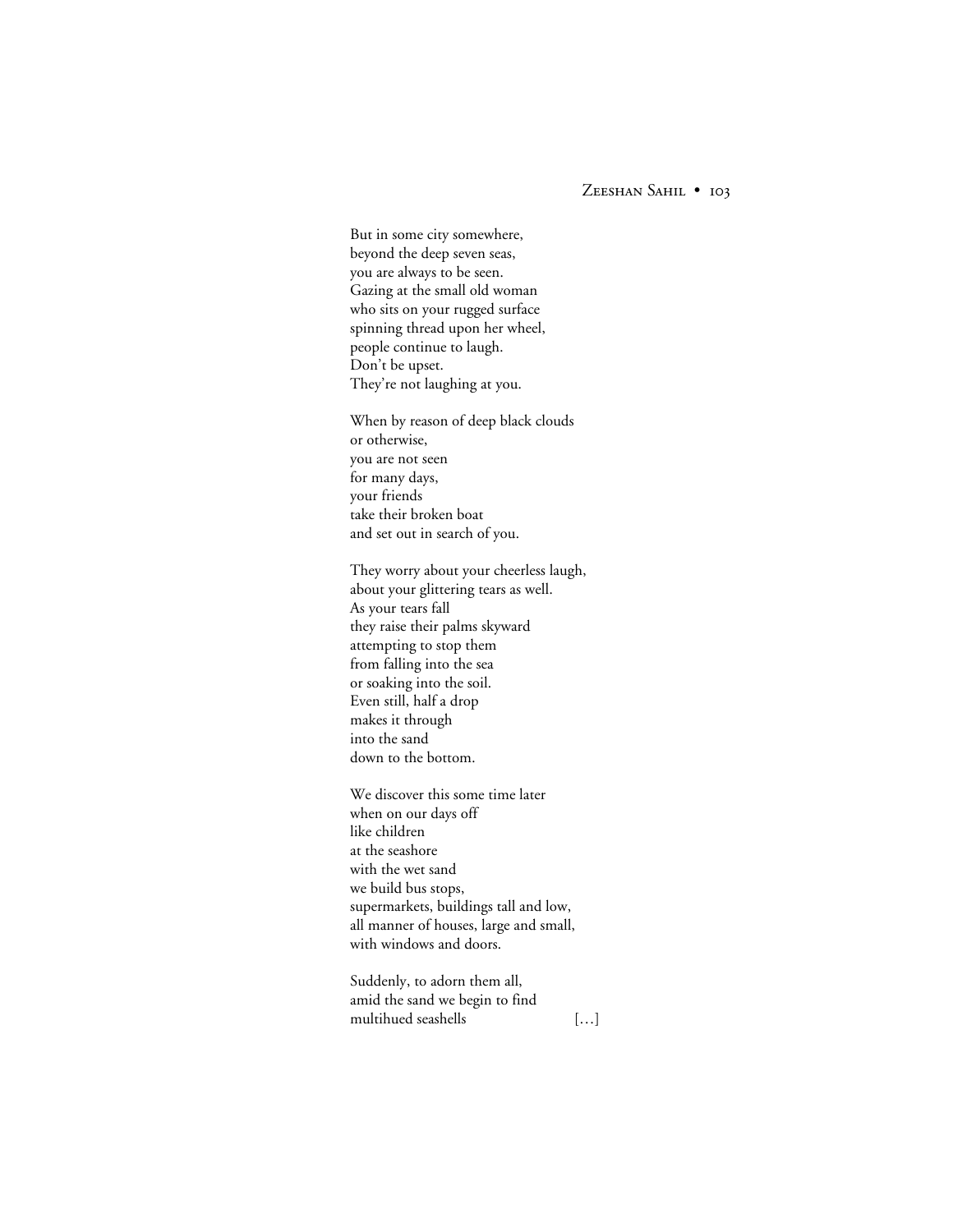and radiant pearls.

Overjoyed at this great kindness of yours we search for you everywhere, but see you nowhere, not even circling the earth.

POEM

How does happiness begin?

By always watching flowing water. By watching drifting clouds and trying to touch them.

We can't touch clouds. But watching them we can begin happiness.

**FRIEND** 

I'm all alone; befriend me, says the city and extends its hands toward us.

We see its hands and start to fear. They are burned to the elbows.

In such condition who could possibly take someone's hand? How could anyone [...]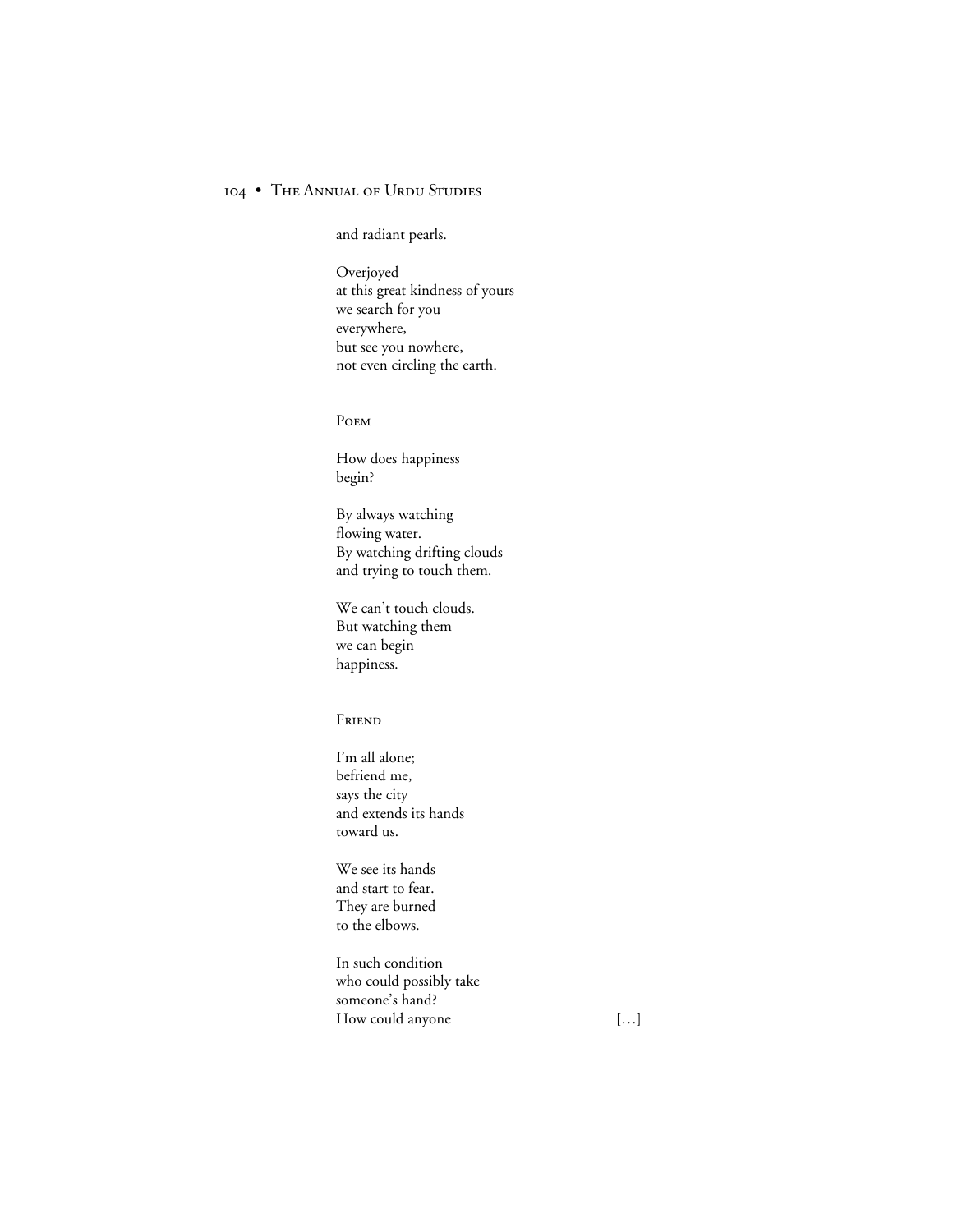#### become friends?

We turn away and begin to walk somewhere far from the city.

Watching us withdraw perhaps the city itself begins to fear. In haste it starts to follow and calls out, Take me with you.

Hiding its hands inside a white cloth it calls out again. We see it coming along and we stop. So does the city.

We look at its feet and close our eyes. Its toes are covered with blisters; the soles of its feet, its heels bleed.

We say to the city, You can't come with us without proper footwear canvas shoes, woolen socks. And we set out on our way.

Hearing our words the city's eyes well up with tears. We don't see them. What happens to its heart when we leave? We don't worry about it. The city's grief, how lonely it must be without us leaving it behind, on our way […]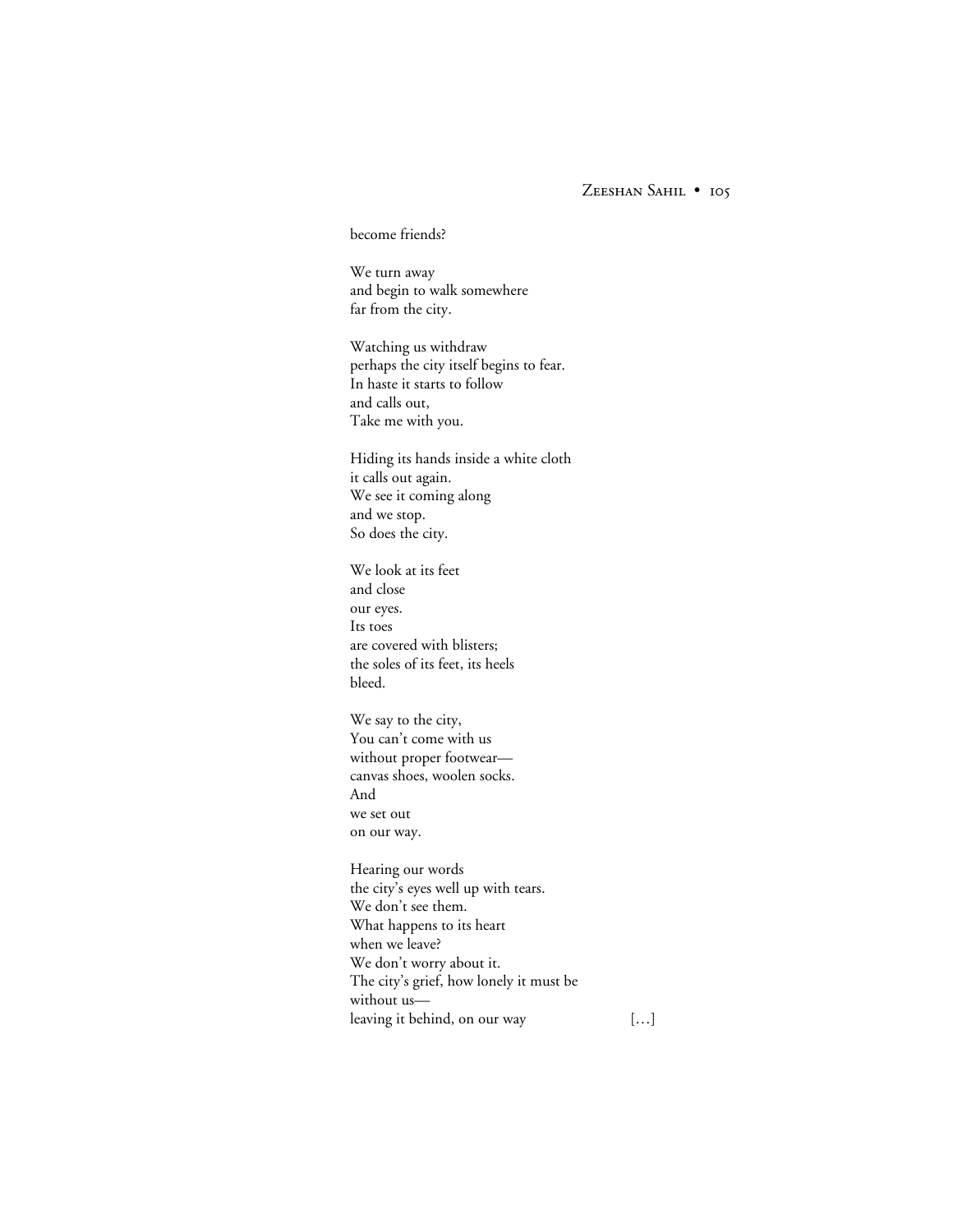we have no idea at all.

We are unaware: whenever ill befalls us the city, like our friends, is troubled. Wherever we may be it runs after us upon its wounded feet to save us.

Finding us nowhere it raises its hands in supplication burned to the elbows and says a prayer for our well-being.

#### **NUDRAT**

Nudrat is a little girl who tells me stories. The story of Nadira, the story of Peepu, the story of Goldilocks and the Three Bears. I ask Nudrat: Who are the three bears? Mama Bear, Papa Bear and Baby Bear. She knows how to tell even more stories. When she's in the mood she goes on telling one right after another. Nudrat tells me nothing of Karachi. She has no news for me of Islamabad. She still doesn't know even the names of the political parties working to maintain national unity —more than a thousand of them nor of the imbecile national leaders —more than two dozen of them. And for now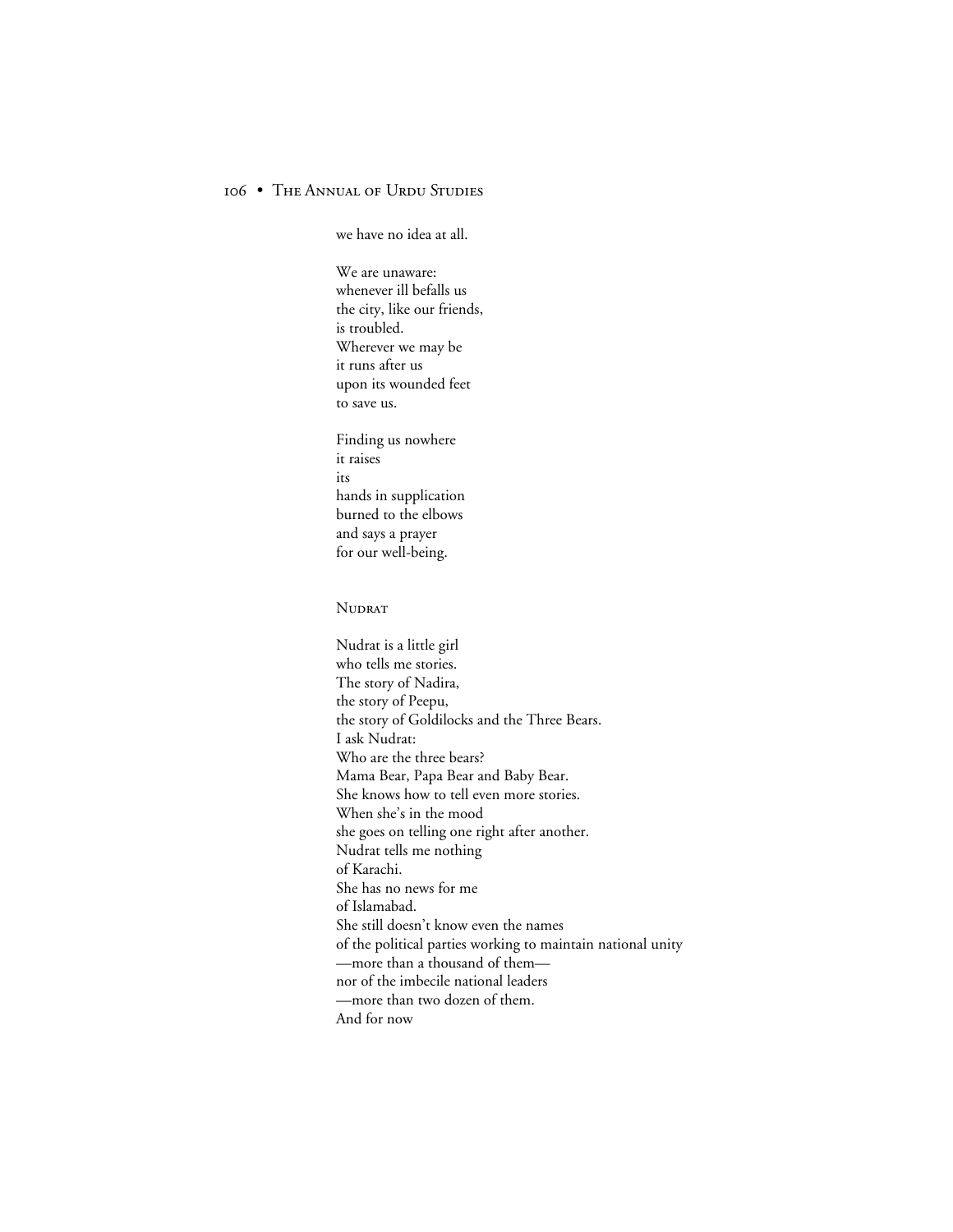I don't even want to ask her. I'll just keep listening to her tell stories. THE DEATH OF KHAIR-UN-NISA Khair-un-Nisa died at home the result of gunfire above to below or the reverse. Maybe she was coming with a cup of hot tea for her son and didn't make it to his room. Being shot in the chest or neck or head or all over she collapsed right in the courtyard and could not get up. The pieces of the cup made it to the trash can and Khair-un-Nisa's body lay on the rug until the photographer had left. Her family saw her bloody body and wept. Shot by those on the Right or those on the Left. No one lifted a finger to find out. Not a single responsible citizen mourned her death in any paper. From bullets fired without reason another killing without reason. The senseless death of an average citizen or maybe some other thing. You are free; express your sorrow any way you please. Slogans. Newspapers. Or perhaps blind shooting from morning until nightfall by reason of which Khair-un-Nisa died and you, me, all of us …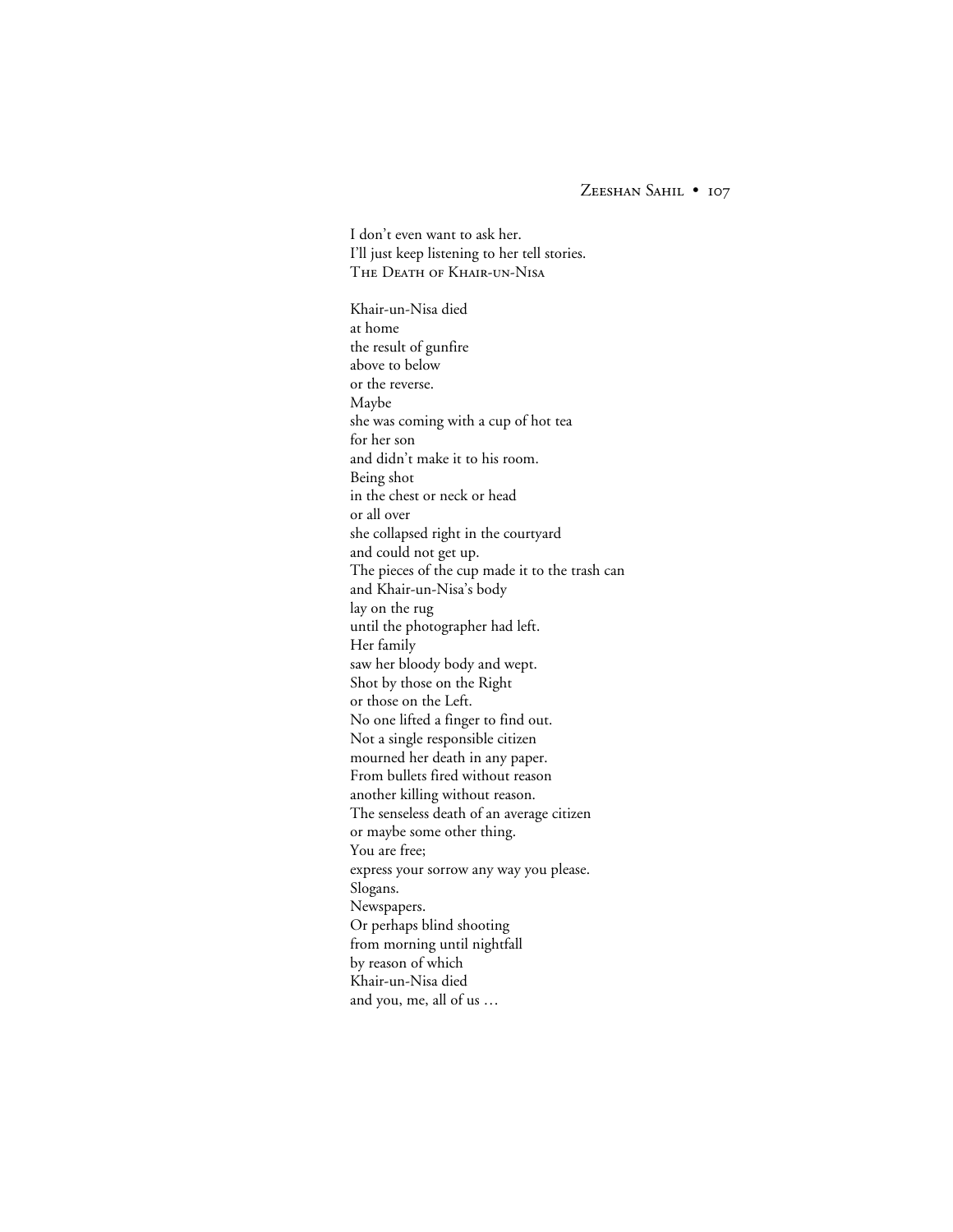THE BOSS

(for Sajjad Ali)

 $(I)$ 

Every week the Boss sings the Top of the Pops' number one song and we all start to waltz to the sound of his voice. He sings and on his command we begin to greet the dancers and the singers, those who die and those who kill.

Wearing a fat gold chain around his neck he goes jogging in Safari Park completely unafraid. We can't buy five kilos of flour from the store that stays closed because of him; we can't leave our lane.

He is faxed congratulations on his birthday. He eats pineapple cake and laughs out loud whether it's funny or not. The very next day recalling a friend we write a poem of mourning, light sticks of incense, eat gram blessed with benediction and start to cry.

In open expanse free of pollution without us, the Boss draws deep his breaths. But on his say-so uttering not a word we hold our breath [...]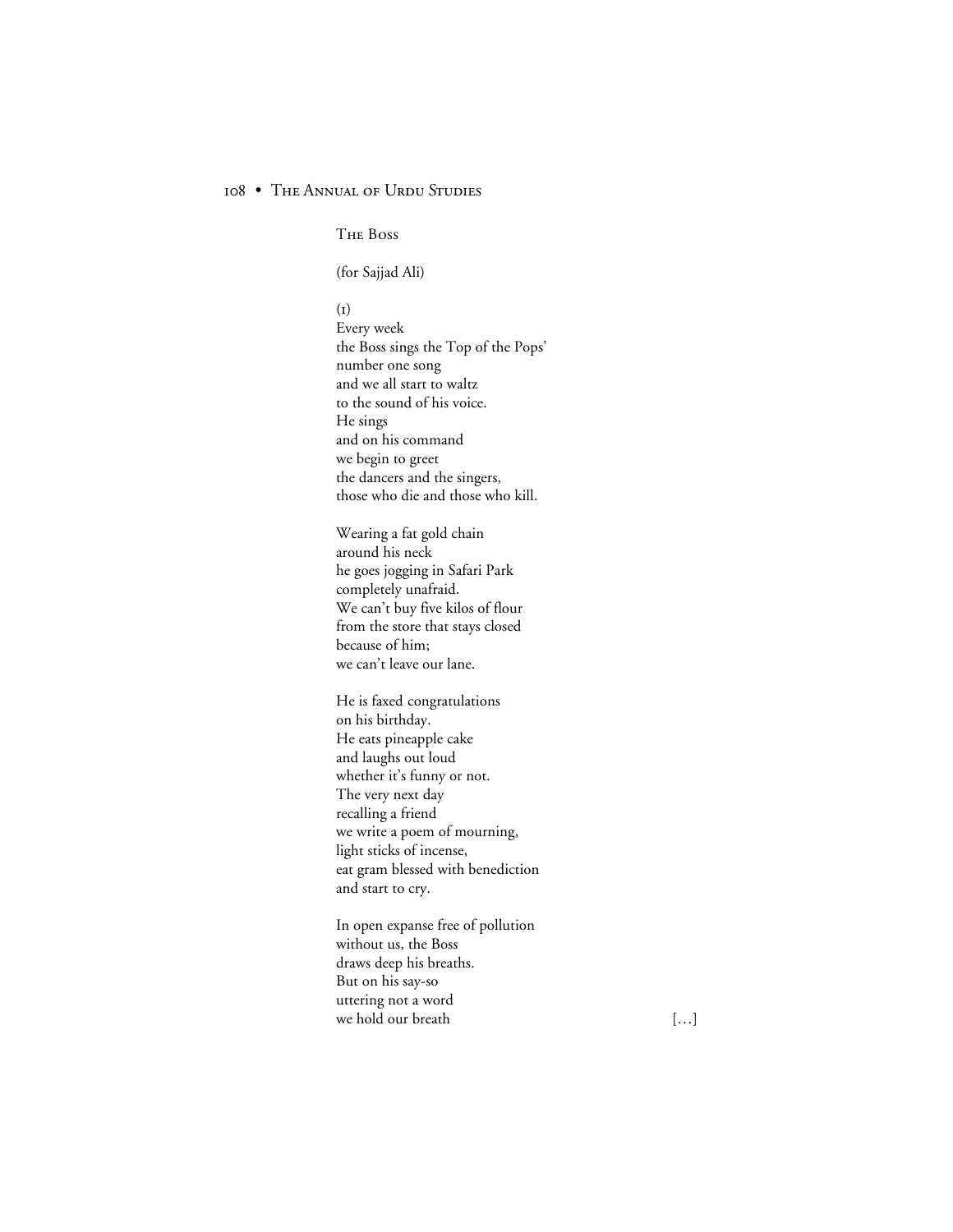#### for good.

 $(2)$ The Boss delivers a harangue. Everyone tunes it out, but it continues. Now some people open one ear and push his words out with the other. The speech goes on. Endless listening; people begin to get bored. Mouths agape they start to yawn. They fall asleep. The Boss goes on talking non-stop. People can't go home before the speech is over. Everyone waits. When it's finished they might get on with their work or might go home. But should anyone do anything before it's over —stir, or even speak the Boss will get upset. He can give speeches, but he can do a whole lot more. You understand? Sure do, Boss.

#### **INDEPENDENCE**

Before our freedom or after by the time we grew up half the buildings you see in Karachi were built by the Brits. They get the credit inside the city for some of the spires and bridges too. Despite renaming most of the streets Karachiites traverse, they go by their former names. Even after so many years have passed, [...]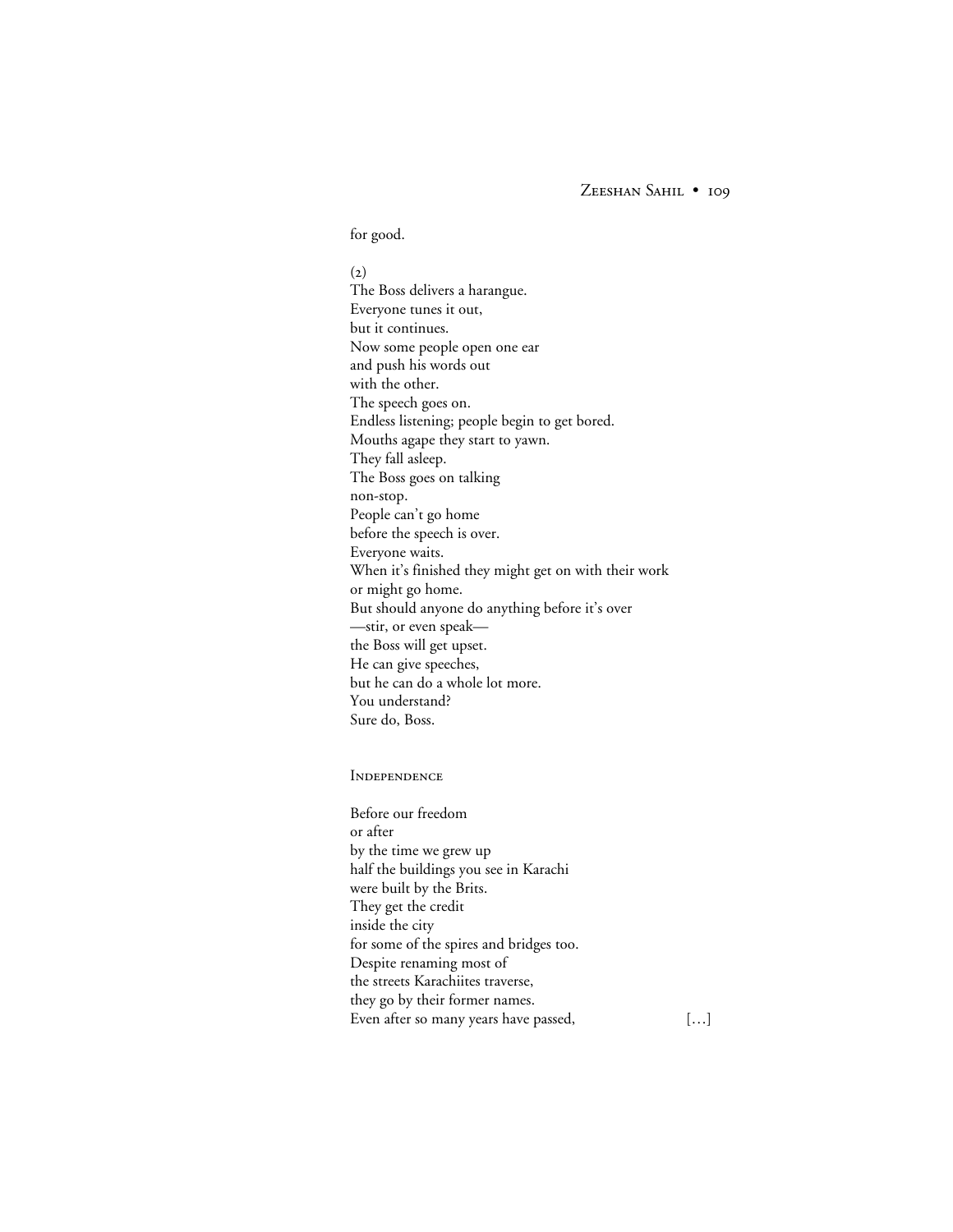Clifton, Hawkes Bay, Napier Road are all still called just that. With relentless effort throughout Karachi a forest of buildings is being grown; the people who live there go at times to Manora, the Quaid's tomb, or Safari Park for a picnic. Karachi people generally picnic on a day when atop the Civic Center, the Assembly Building, or Tughlaq House, instead of the Union Jack our nation's flag waves in freedom.

#### **YESTERDAY**

We can say much about yesterday and today. Yesterday we were a sun; today just a leeching moon.

Yesterday we were a tree; today a cruel ax hafted with its wood.

Yesterday we were a festive boat; today upon the ocean floor an ill-lit refuge for crabs and snails.

But can such words lessen the shock of what we just don't want to hear?

Yesterday we were a body in good health; today a drying corpse.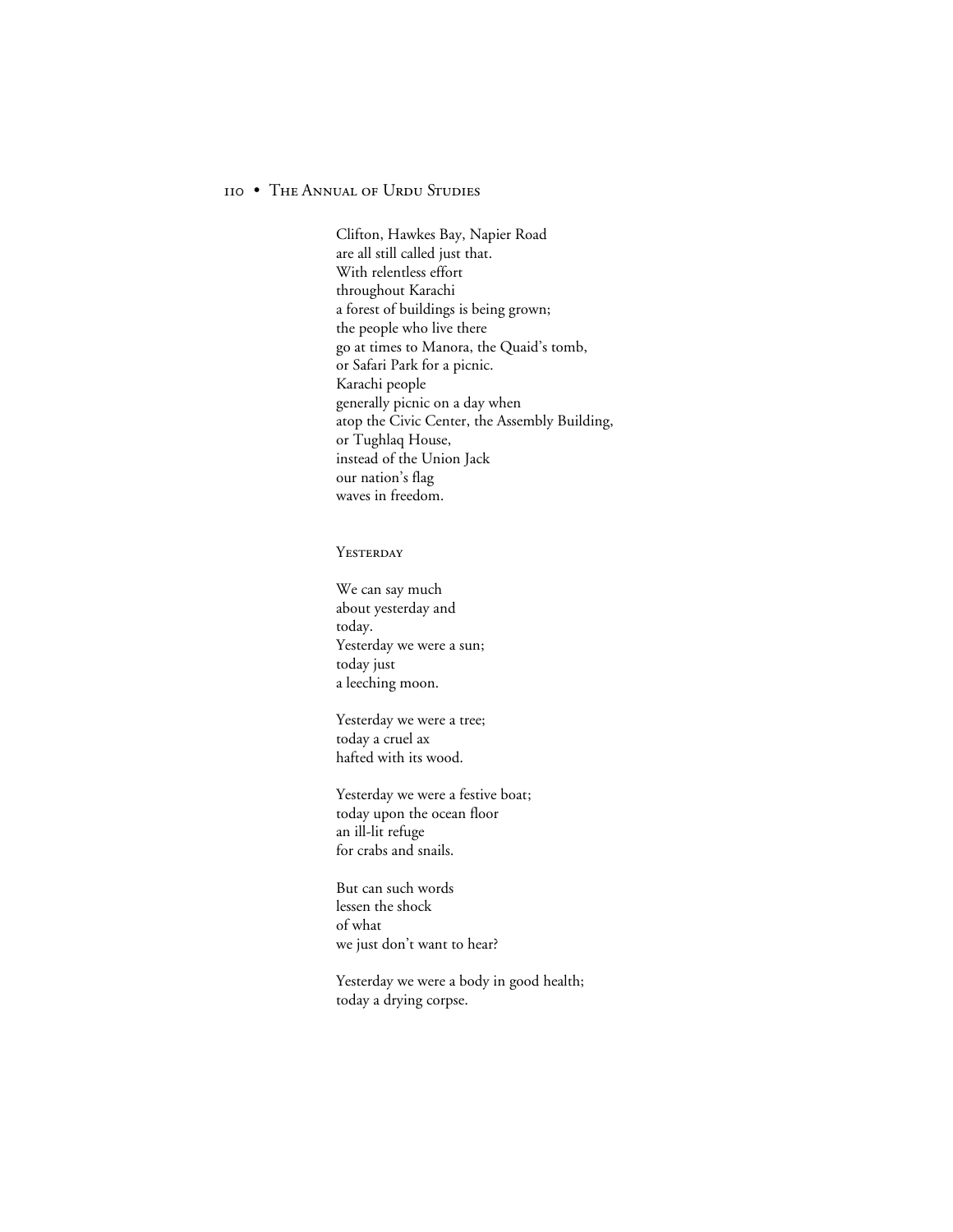ZEESHAN SAHIL . III

#### **KARACHI**

Karachi is a forest where you see darkness, noise, and a thousand trees of fear conversing with the sky in a voice raised so high that no one living inside or outside the city can even hear another's screams.

In truth, Karachi now isn't a city at all. It's rather a cry choked out in a state of mortal peril briefly echoed all around.

No one has even the slightest idea that this might also be the cry of someone alone calling for help. Karachi's taken for an inhuman throng by those who don't come to assist. Or a crowd of the blind who get hungry and are fed only rice pudding; who cry out and are made to sit through speeches; they take each other by the hand or not, they move, and draw gunfire into the air.

But now in Karachi the firing is no longer confined just to the air. Bullets and the sounds they make are showing up in people's dreams. Karachi, though, is not a city of dreams. There's just one place to wait for dreams to come. For our convenience we use it  $\left[\ldots\right]$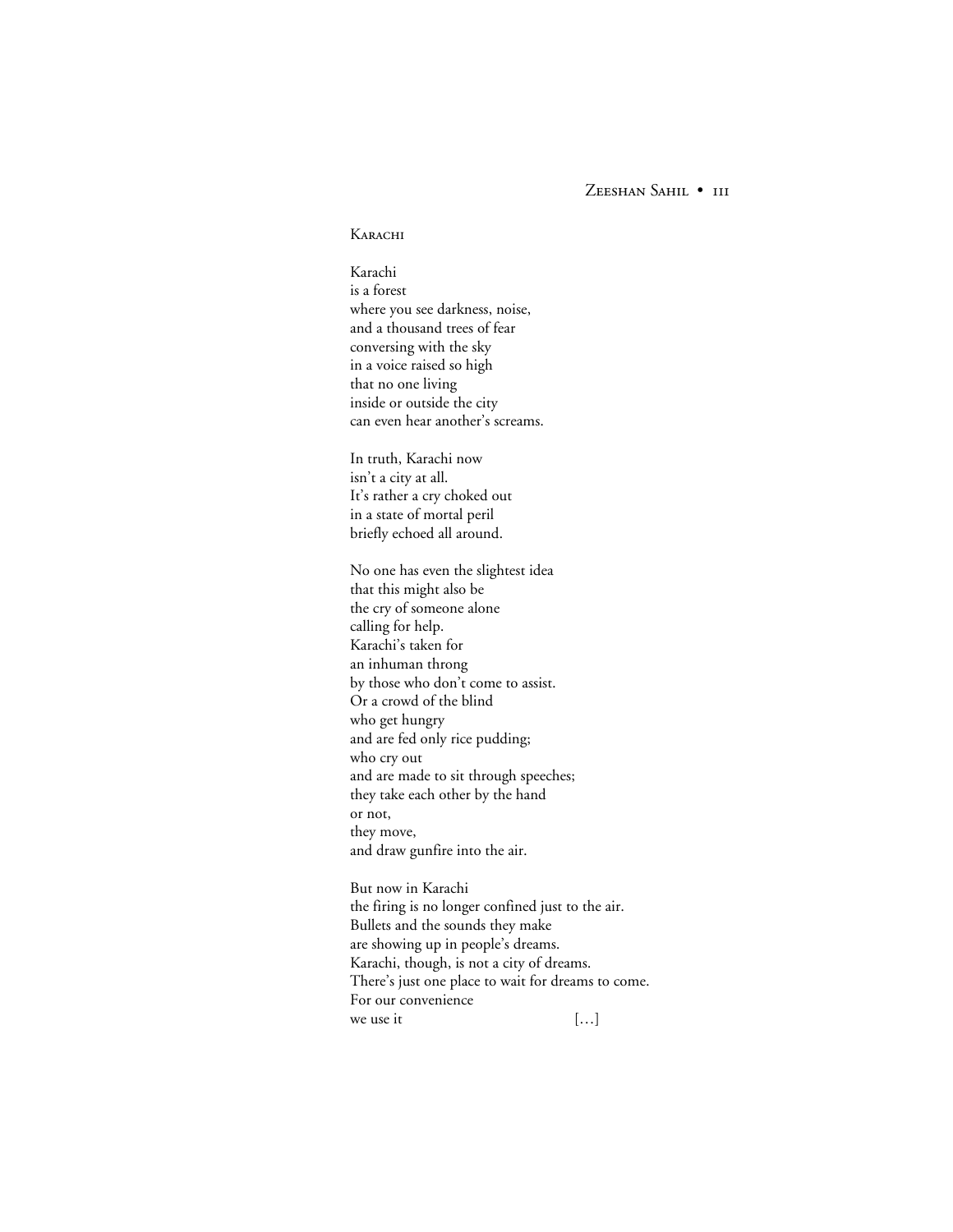as a seaport or even as a makeshift laboratory. Where we perform no experiments on human bodies as everyone knows. For that, rabbits are used or white rats whose fecundity upon approaching the limits of safety draws rat poison and cats from the capital.

#### **WORK**

From dawn till dusk a poet should plow the field of his dreams without stop with no team of oxen with only a termite-ridden stick. If people laugh watching him put down countless lines back and forth in his salt-stricken land he should think nothing of it and look for some other work. At first it'll be hard on the poet. He can't fashion raw leather into shoes for all manner of feet; nor can he make gunny sacks into an outfit for anyone. He can't make even the decorative arches placed on the stage at political meetings. Nor even the rattan chair the politician might take home after the meeting. Poor poet: with his trembling hands he can't make even the cardboard hats for the meeting's attendees. Should it rain the day of the meeting […]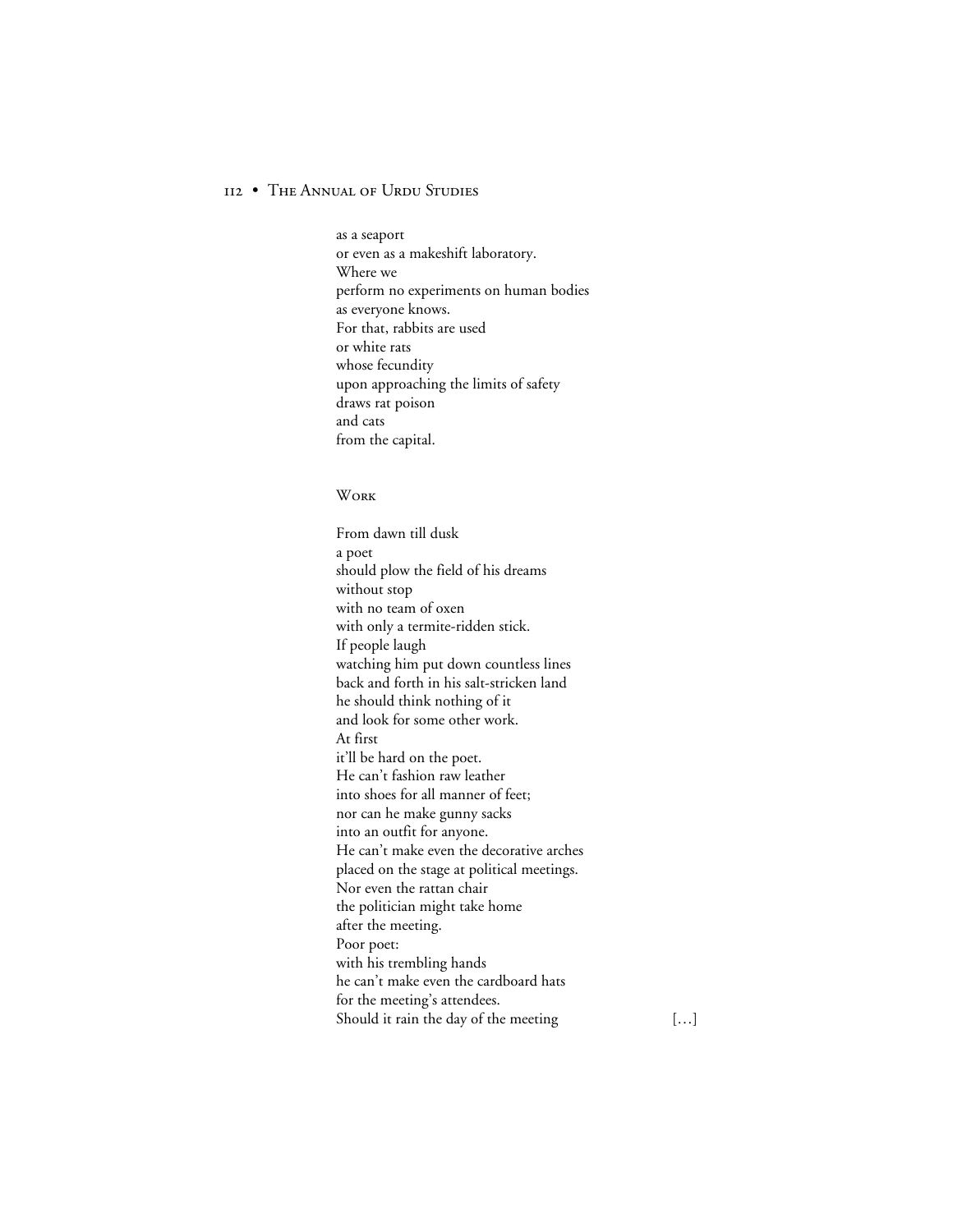the poet calling to mind the nation's people forever soaked and the politician cowered under an umbrella will laugh for no good reason and as usual will do no work.

QUTB-UD-DIN RETURNS

Two and a half years after his self-imposed exile during the late-begun monsoon Qutb-ud-Din returns. No one welcomes him. As soon as his sisters see him they shut the door. But his grief-stricken mother opens it again and he goes inside. His mother starts to cry. His brothers leave the house. And both his sisters hide inside their tiny room. Like his brothers they too forgive him. They then all eat dinner together and go to sleep. The water from the late-starting rains begins to come into the house. His whole family and he start to bail it out. Workers paid an unusual wage spot him and take him with them. When the water pooled inside the house is finally back outside the rain stops and the sun comes out. Tied inside an empty wheat sack in the form of a lifeless body Qutb-ud-Din returns.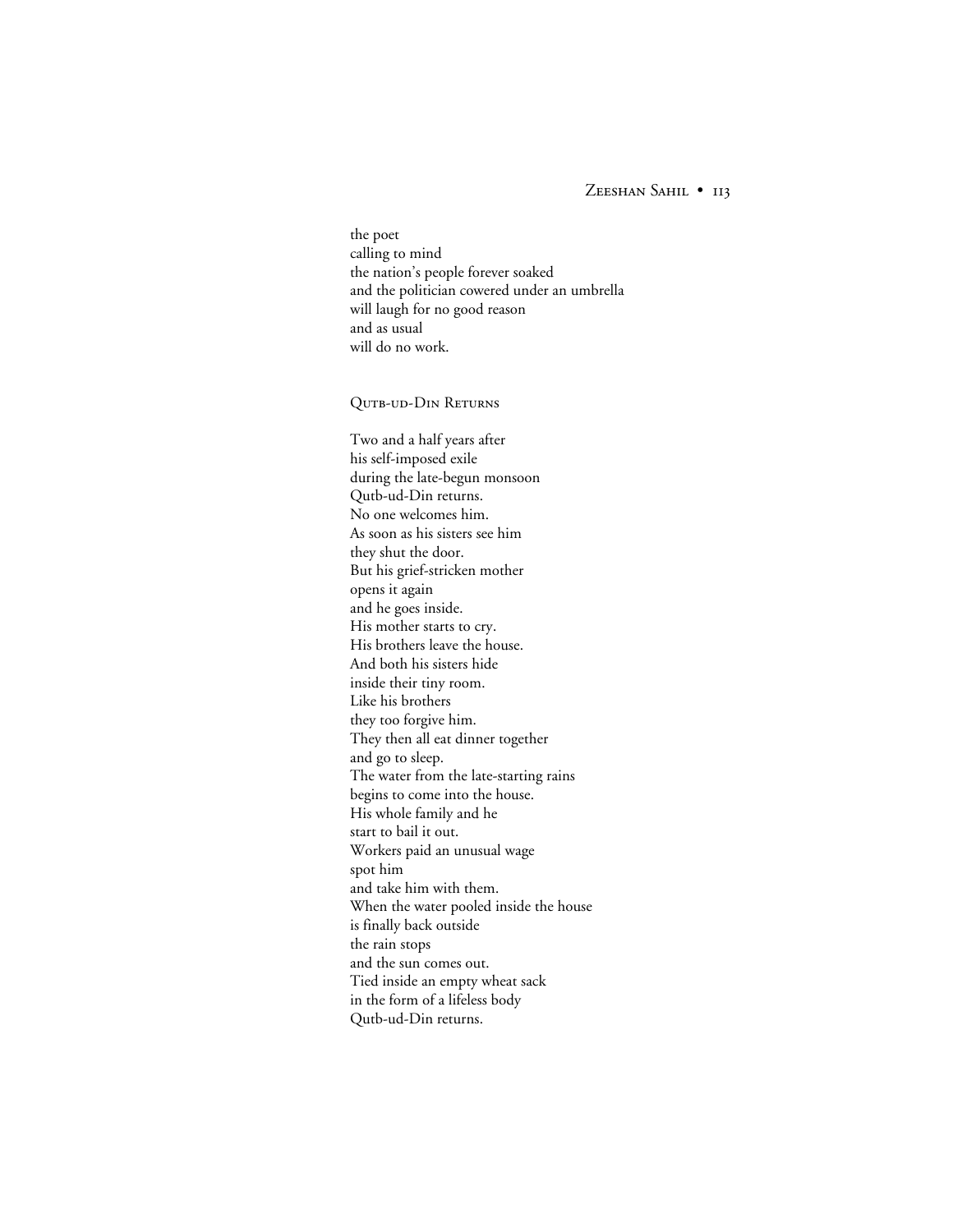**BIRDS** 

One bird soars the other learns to speak. One bird sings the other awaits. One bird dwells in shade the other moves in sunshine. One bird likes the rains on the banks of the Amazon the other, the winds from Siberia. One inhabits a cage of colorful bars the other, a somber house of cardboard. At dusk they swing on a bougainvillea branch lighter than their combined weight and seeing the squirrels dart all around they part to sit far away. Later, oh so slowly, again they begin to draw near.

### WHEEL

Love is a cat that licks its wounds after the rain.

Or a princess who lives in a castle of salt and cannot cry.

Or a blossom you can't put in a vase after it's been touched.

Love can also be a rabbit whose two eyes have been plucked out with a knitting needle.

Or a small bear that goes on playing with hives after the honey's run out.